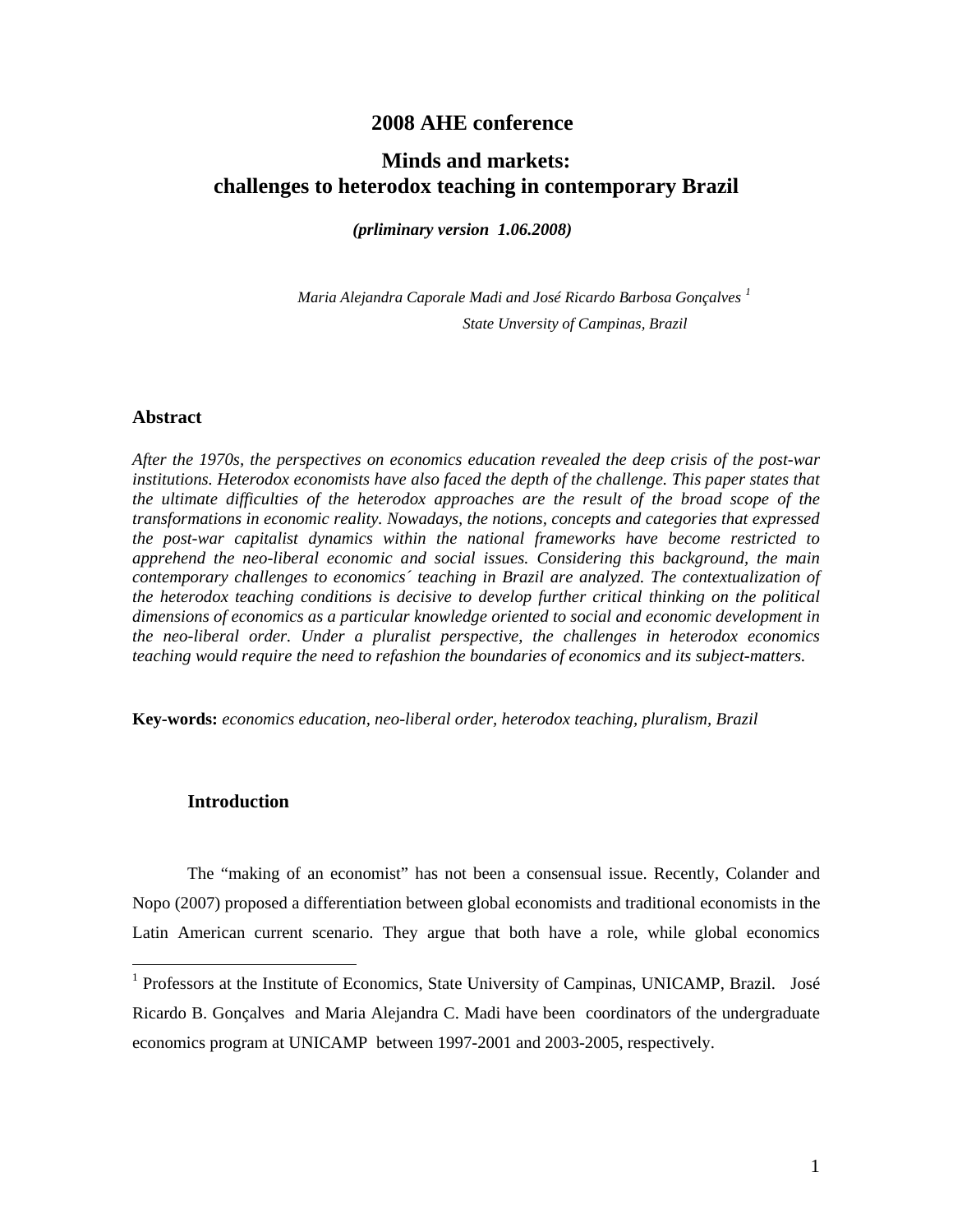concentrates on the science of economics, traditional economics focuses on the applied policy "political economy" branch of economics. In their own words

*"While we agree that there is only one scientific economic theory, we believe that the type of economists in developed and developing countries need may differ, and that the Latin American students' views may be reflecting that difference. Specifically, developing countries may need economists with training in how to apply economic insights than in how to develop new scientific insights. As opposed to being trained in pure research, which will benefit the entire world, Latin American and other developing countries need training in the "development" part of "research and development", that is in how to translate economic insights into workable policies in a real world institutional setting."* (Colander and Nopo 2007)

In the last decades, mainstream economics has spread amid professional and academic economists and became a reality that underlies the neo-liberal order (Lebowitz 2004). Mainstream economists – both Neoclassical and Keynesian- have tended to propose more complex pictures and wither methodological constructions with limited rationality, changing institutions and pathdependent outcomes. They seemed to have incorporated pluralist approaches in order to deal with the "imperfections" of the real world.

Heterodox economists have also faced the depth of contemporary challenges. The ultimate difficulties of the heterodox approaches are the result of the broad scope of the transformations in economic reality. Nowadays, the notions, concepts and categories that expressed the post-war capitalist dynamics within the national frameworks have become restricted to apprehend the neoliberal economic and social issues.

This paper aims to analyze the current challenges to heterodox economics teaching in Brazil. Economics education and pluralism are discussed in Section 1. Section 2 presents the recent trends in undergraduate economics programs in Brazil. We center our analysis in the effort to contextualize the neo-liberal scenario in the history of the Brazilian economics teaching. The debates relative to the heterodox challenges to the dominant economic paradigm could be based on the conception of knowledge as a social construction (Siler 2003).

Data from a recent research undergone by the COFECON ( Federal Council of Economists) pointed out the profile of the Brazilian economist: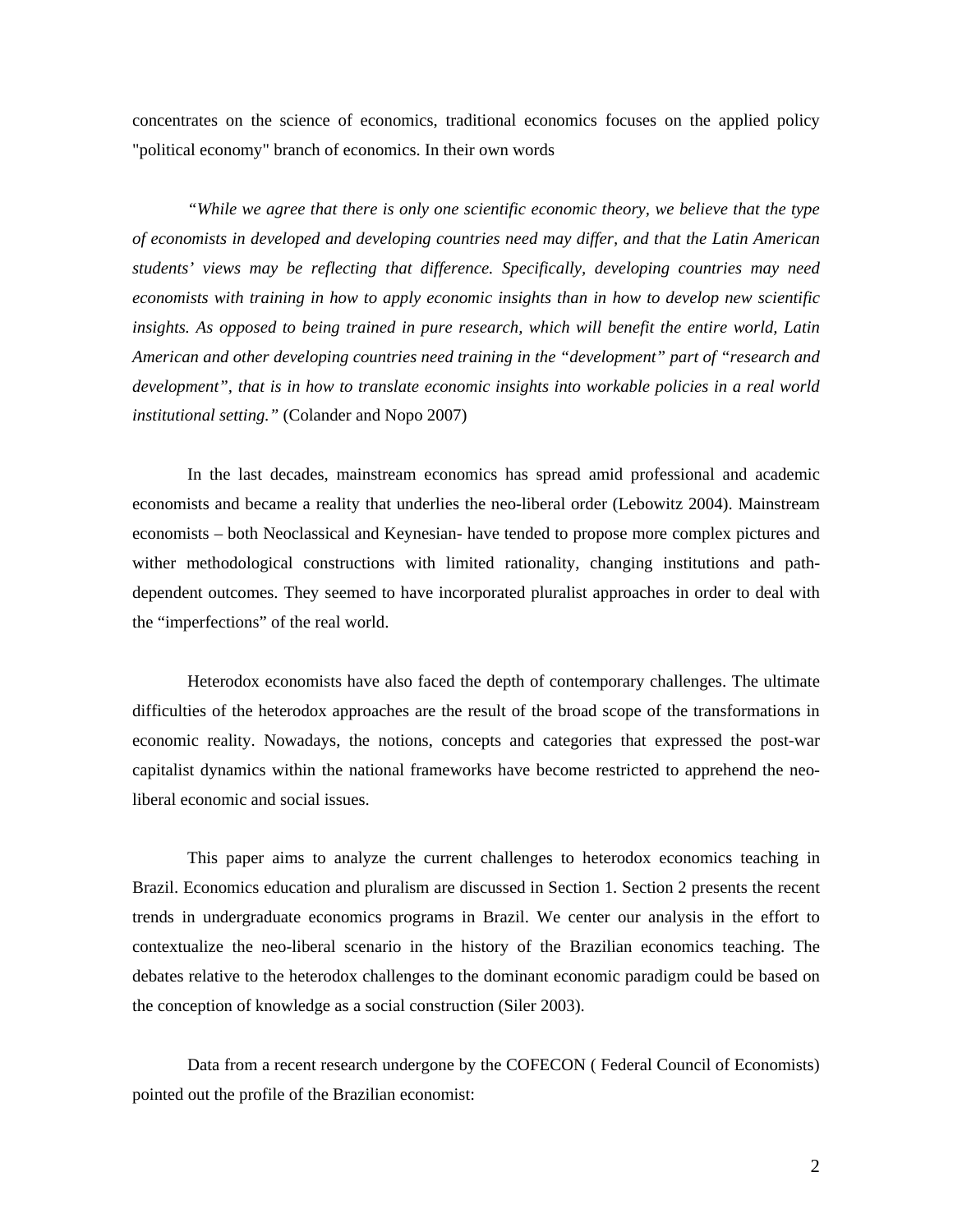a) Main occupation: most of the economists are employees (46.3%); civil and military public officers (26.9%), employers (10.4%) and autonomous workers (9.6%).

b) Exercise of the profession: 36.4% of the economists answered that the current occupation is related to the economics undergraduate programs, 44.7% considered it partially related and 18.9% find that it is not related.

c) More frequent activity: the activities that the economists exert with more frequency (31.3%) are planning or financial/entrepreneurial management. The areas of knowledge more frequently used are related to prices and inflation, financial markets, regional economics and public finance.

d) Company or Institution where he (she) exerts the main occupation: the public sector continues to be the major employer of the Brazilian economists (45.6%), through the public companies (22.7%) or the public service (22.9%). Nevertheless, the private companies (national and multinationals) also are very important employers (40.9%).

e) Sector of activity: more than 47 % of the economists work in public administration (15,4%), industry (1[2](#page-2-0),3%), financial markets (11,3%); education and heath  $(8,2\%)^2$ .

Regarding the process of economics education, abilities are historically and socially instructed, that is to say, while the society defines the current necessary knowledge relative to the economic organization, skills could be developed in the education systems. Thus, the contextualization of the current economics teaching conditions is decisive to develop a more fruitful analysis about the economics education perspectives in Brazil.

#### **1. Economics education and pluralism**

1

As John Kenneth Galbraith pointed out economics is overwhelmed by an *'uncorrected obsolescence*.' (Siler 2003). The target of economics education is the comprehension of the reality

<span id="page-2-0"></span><sup>&</sup>lt;sup>2</sup> Data collected from [www.oeb.org.br,](http://www.oeb.org.br/) [http://www.oeb.org.br/template.php?pagina=perfil\\_econ.htm](http://www.oeb.org.br/template.php?pagina=perfil_econ.htm), accessed on 30.05.2008.While considered a gender approach, 82,3% are men and only 17,7% women.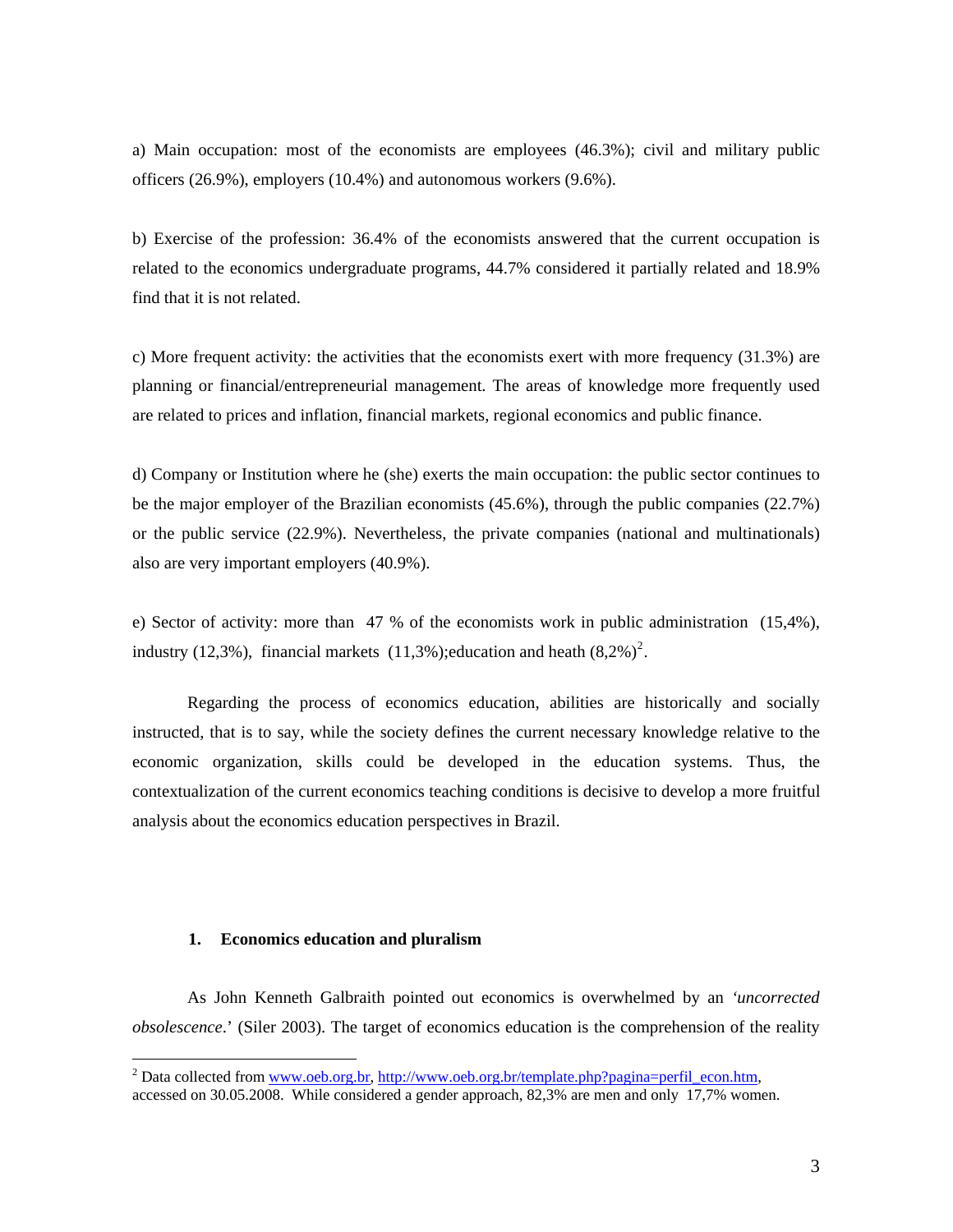in its economic dimensions, that is to say, the understanding of the practices and ideas that support the evolution of the production and reproduction conditions of material life. The effort aims to understand the changing economic and social reality.

In the post-war period, economics was broadly understood as economic science, that is to say, as a specific area of the development of human knowledge. In this context, the mainstreamheterodox controversies overwhelmed the economic organization and welfare distribution issues. After the 1970s, however, the perspectives on economics education revealed the deep crisis of the post-war institutions<sup>[3](#page-3-0)</sup>. The main challenge to economics education has been the comprehension of the neo-liberal real world.

The undergraduate economics programs in Brazil have presented minimum curricular requirements defined by legislation. Since 1984, there has been implemented a nuclear curricular homogeneity that would take into consideration history, quantitative methods and the awareness of diverse schools of thought within economics.

The nuclear idea of this homogeneity among national programs aimed to assure the accomplishment of three purposes: pluralism, solid theoretical foundations and commitment to reality<sup>[4](#page-3-1)</sup>. While the undergraduate economics programs would have a minimum of 2.700 (two thousand and seven hundred) class- hours, the total number of class-hours of the set of courses of the minimum curriculum standard would not be able to exceed 2,160 (two thousand one hundred and sixty), that is, 80% of the minimum established. This minimum curriculum would be composed considering:

I – Contents of **general formation** that would not represent more than 720 (seven hundred and twenty) class-hours:

<u>.</u>

<span id="page-3-0"></span><sup>&</sup>lt;sup>3</sup> Friedman´s critique against the state interventionism modified, on behalf of individual freedom, the guidelines of economic policy after the 80s. Friedman (1953) considered the market as the axis of sociability conditions. His ideas based on classical liberalism turned out to generate a relation of opposition between individual freedom and the structures that had characterized the post-war period. The Keynesian instruments of economic policy used to stabilize aggregate demand and, therefore, stimulate economic growth, were increasingly rejected because of the restatement of the centrality of self-regulated markets to guarantee rational choices, equilibrium and freedom.

<span id="page-3-1"></span><sup>&</sup>lt;sup>4</sup>The Federal Chairman of the Board of Education, in the use of its legal attributions, and in view of the Parecer nº. 375/84, homologated the R**es**olution n º 11, of 26 of June of 1984 that fixed the minimum content and duration to be observed in the undergraduate programs in Economics. http://www.abmes.org.br/\_Download/Associados/Legislacao/1997/Resoluc/r1126684.htm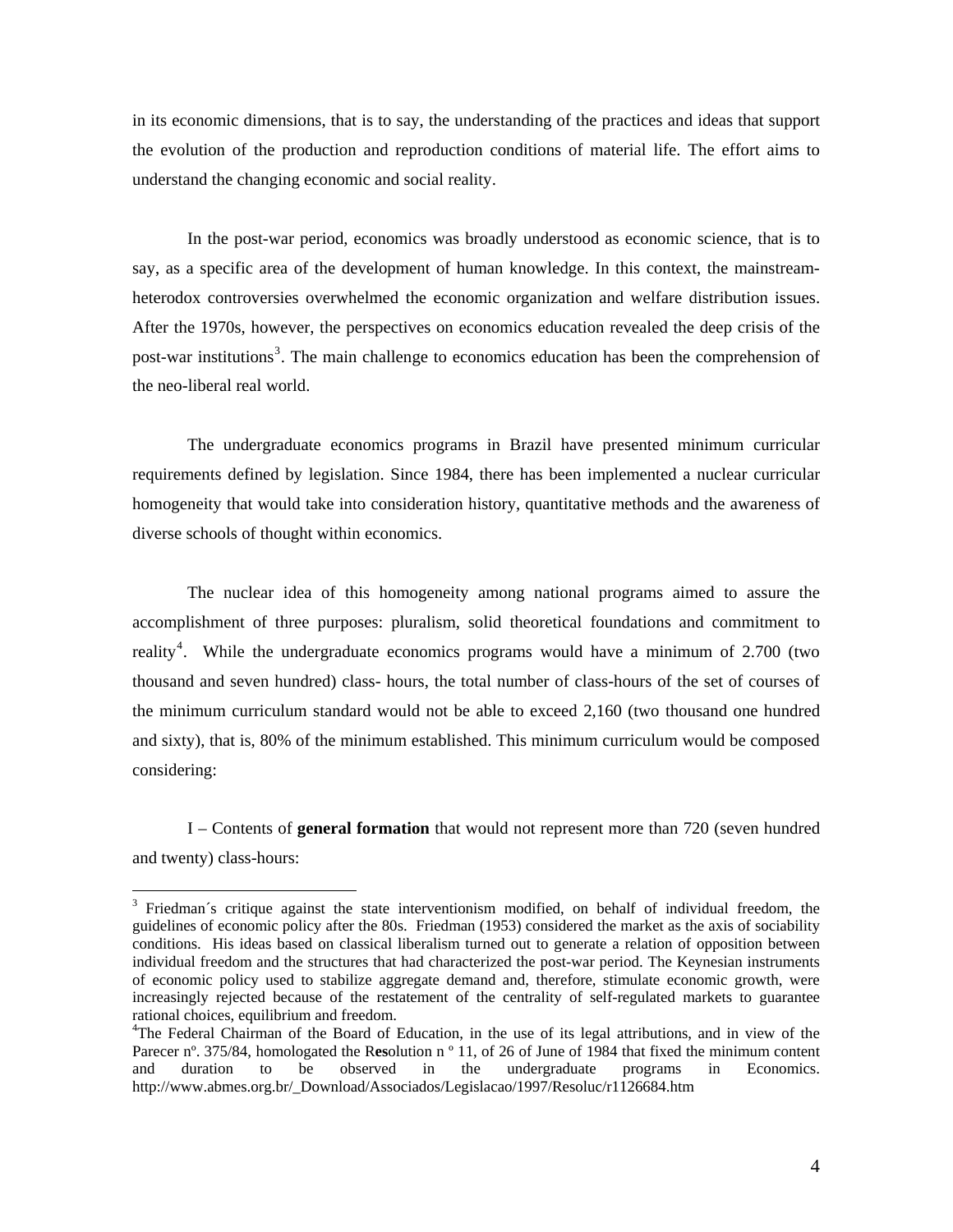I.1 The Common Nucleus (six courses) would include: Introduction to Social Sciences (Evolution of the Social Ideas); Introduction to Economics; Mathematics; Introduction to Economic Statistics; Institutions of Law; Accounting.

I.2 Among other complementary courses (free choice, at least one): Sociology; Political Science; Anthropology; Economics and Ethics could be included.

II – Contents of **professional formation** that would not represent more than 720 (seven hundred and twenty) class-hours:

II.1 – Within the Common Nucleus, the **theoretical-quantitative formation** (eight courses) would include: Economic statistics and Introduction to Econometrics; Social Accounting; Macroeconomic Theory; Microeconomic Theory; International Economics; Economy of the Public Sector; Monetary Economics; Social and Economic Development. Macroeconomics Microeconomics will have to correspond at least 240 (two hundred and forty) class-hours.

II.2 Within the Common Nucleus, the **historical formation** would represent at least 300 (three hundred) class-hours (four courses): History of Economic Thought; General Economic History; Economic Formation of Brazil; Contemporary Economy of Brazil.

II.3 Within the Common nucleus, the **practical activities** (two courses) would include Techniques of Research in Economics and Monograph (curricular activity). The development of the Monograph would have to correspond at least 240 (two hundred and forty) hours under the supervision of a professor.

II.4 Other complementary courses (free choice, at least three) could include: Policy and Economic Planning; Elaboration and Analysis of Projects; Data processing; Econometrics; Agricultural Economics; Industrial Economics; Regional and urban Economics; Labor Economics; Economic demography; Economics of Natural Resources; Economics of Transports; Economics of Energy; Economics of Technology; Management; Methodology of Economic Analysis.

 After 1985, the economics education providers could add other courses to the minimum curriculum, thus forming the full curriculum so as to face their vocations and interests as well as regional peculiarities. In this full curriculum, the institutions would have to offer courses open to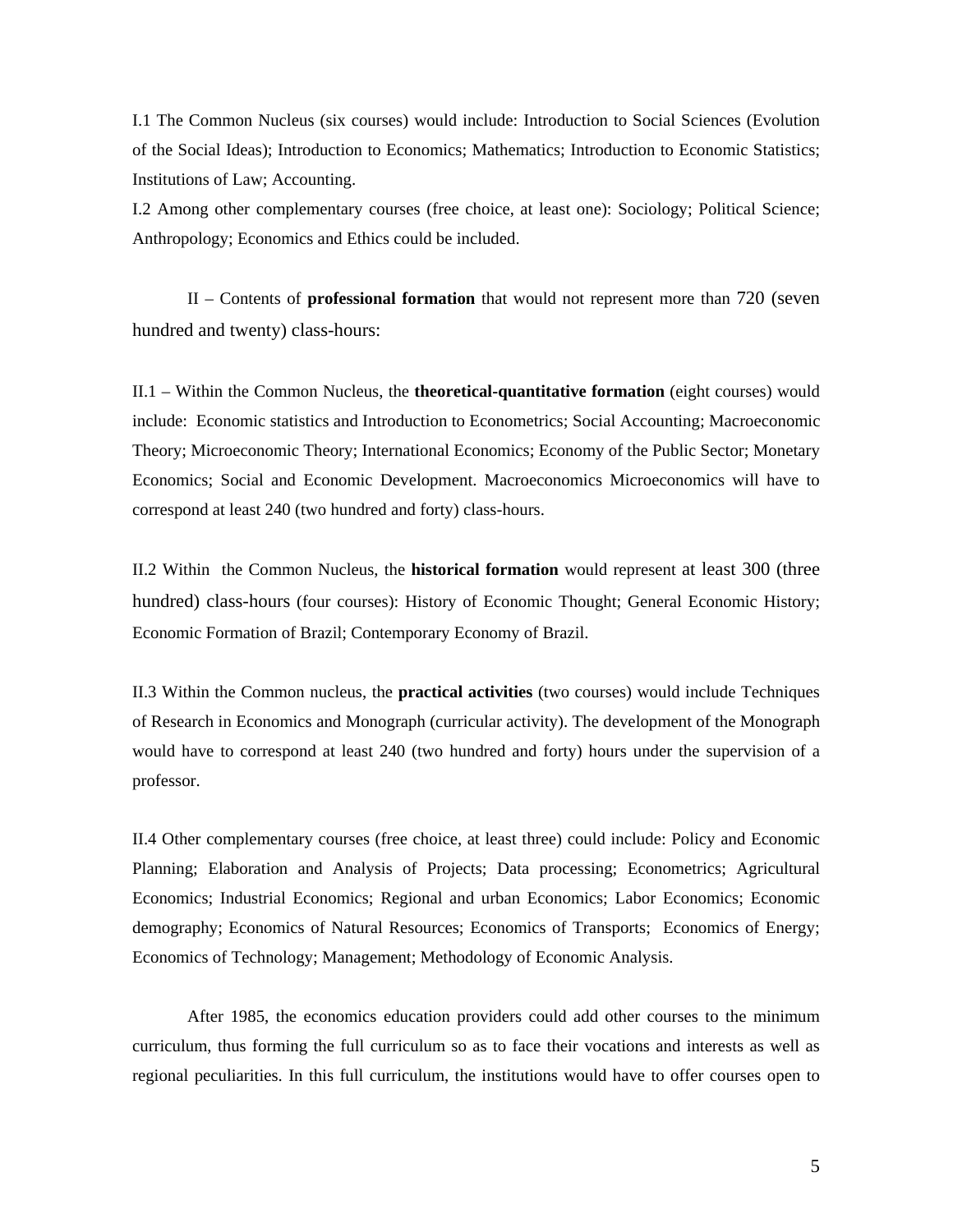the choice of the student in order to propitiate flexibility in the structure of the course and a certain degree of specialization.

The definition of the full curriculum would have to obey to the following principles:

*"… a) The undergraduate economics programs will have to be engaged in the study of the Brazilian reality, without damage of a solid theoretical, historical and quantitative formation;* 

*b) The programs will have to be characterized by methodological pluralism, in coherence to the plural character of the economic science, formed by diverse schools of thought and paradigms;* 

*c) In the teaching of economics the inter-relations between the economic phenomena and the social environment where they are inseredt will have to be emphasized;* 

*d) The student will have to develop, throughout the program, the ethical sense of social responsibility that will have to guide the future exercise of his profession.*" (Resolution n<sup>o</sup> 11, of 26 of June of 1984)

Such pluralism is aware of the limitation of the universality of the economic laws and it is strongly connected to the political economy. The economist would be apt to the recognition of specific situations and, therefore, to the establishment of nexus within social interactions. The emphasis is centered on the social, cultural and political restrictions to the objectivity of economic laws. Thus, the undergraduate economics education suggested the relevance of a pluralism not only founded on the historical conditions of the Brazilian capitalist growth but also committed to social development. This pluralist perspective is ontological and expressed the attempt to social reorganization in the post-war national development context where the state would guide the possibilities of sustainable economic growth. The pluralist conception does not exclude the variety of methodological approaches in economics. In other words, on behalf of the 1984 minimum standards, economics education presents solid and broad theoretical foundations that were supposed to enhance further critical thinking within a heterogeneous economic and social set up.

In the international context, the possibilities of pluralism in economics have overwhelmed the recent debate regarding economics education. Despite the variety of opinions, they all represent attempts to apprehend the complex and changing real-world. Regarding the "nature of heterodoxy",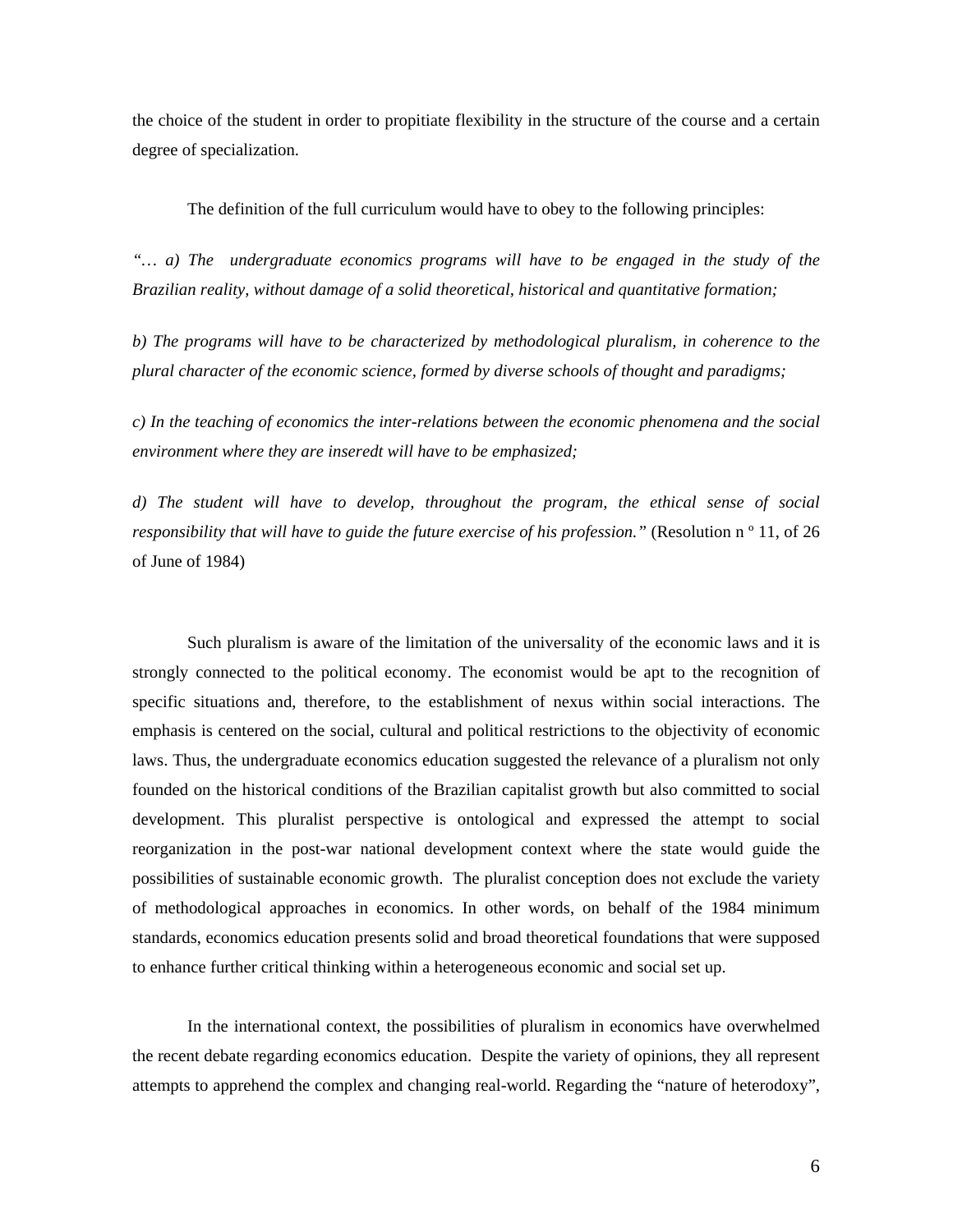Tony Lawson (2003) argues that matters of ontology are central in the attempt to distinguish heterodoxy from orthodoxy. In fact, Lawson's (2003) critique of mainstream economics is that it is formalistic and deductive while heterodox economics could be distinguished by its commitment to an ontological analysis that takes into account social reality. As a result, heterodox economics turns out to be a dynamic and changing phenomenon. Under Davis (2006) perspective, heterodox economics should emphasize a "*politics of ontology*"- instead of a "*politics of pluralism*". In his proposal the identity of the heterodoxy should be established by means of the emphasis on the ontological "*institutions-history-social structure*" nexus where there is no place for the ontological "*rationality-individualism-equilibrium*" nexus of mainstream economics<sup>[5](#page-6-0)</sup>.

Concerned with a concept of pluralist knowledge, Dow´s (1997) support to methodological pluralism is based on the understanding of the reality as an open system, therefore, no knowledge or theory can capture the whole reality; each one is partial and reflects a vision of the reality. Each vision has its own foundations and must accept the legitimacy of alternative visions. Nevertheless, the value of the heterodox pluralist effort is inquired by Paul Davidson (2004) because of the effects of the absence of a general theory foundation on the recognition of the academic community. Davidson asserted that the pro-pluralist argument could reinforce the marginal status of heterodoxy. In his own words:

"*Encouraging pluralism in economics without a common general theory foundation merely encourages heterodox economists to erect a modern Tower of Babel, thereby making it easier for mainstream economists to ignore the resulting incomprehensible babble coming from this heterodox structure."* (Davidson 2004)

There is still another perspective that anchors pluralism within society. The need to enhance further critical thinking overwhelms the debate by means of the identification of practices which society must impose on its economists who would provide them with scientifically valid

<span id="page-6-0"></span> <sup>5</sup> Concerned with scientific paradigms and research programs, Davis (2006) affirmed. "*heterodox economics post-1980 is a complex structure, being composed out of two broadly different kinds of heterodox work, each internally differentiated with a number of research programs having different historical origins and orientations: the traditional left heterodoxy familiar to most and the 'new heterodoxy' resulting from other science imports. This complex structure, perhaps not surprisingly, is one n which there is relatively little cross-communication across the two types of heterodoxy, whereas there is considerable cross-communication across research programs within each of these two heterodoxies"*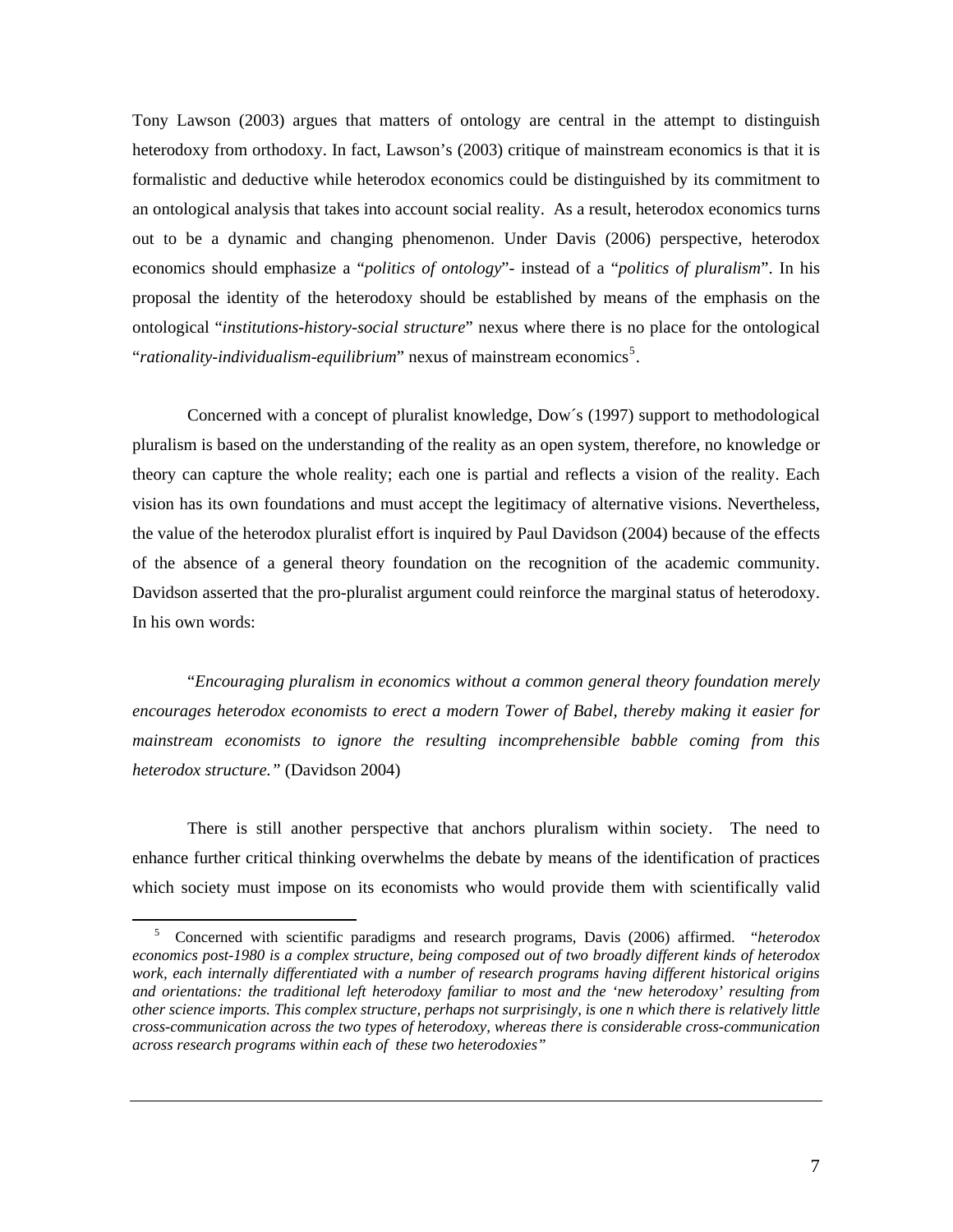information. Freeman and Kliman (2006) believe that without "*these formal guarantees of pluralism and critical method economics does not function as a science"*. In their view, critical pluralism in economics requires the definition of formal rules of conduct to the researcher that is supposed to

 *" (1) engage with, and critically examine, explanations alternative to her own; (2) clearly state the alternative presuppositions which differentiate her own explanation of observed reality from the alternatives considered; (3) clearly identify the evidence in support of her own conclusion;(4) clearly identify the evidence that supports the researcher's interpretation of the alternative views against which she tests her conclusions, in order to provide for a fair test".*  (Freeman and Kliman 2006)

The debate on pluralism in economics has been, in fact, overwhelmed by the clivage between orthodoxy and heterodoxy. The apprehension of the nature and scope of the public and the private spheres in the context of the post-war expansion of the national economies was overwhelmed by methodological controversies among economists that were founded on opposition and dichotomy: the heterodox apprehended the reality as truth and a place for political struggle while the orthodox apprehension of reality was supported by a concept of truth based on formal reasoning. Considering the evolution of the heterodox economics in the post-war period, Garnett´s (2005b) pointed out that the Cold War shaped the goals, identities, and strategies of heterodox economists because it presupposes the existence of a monolithic enemy represented by the neoclassical economics in the context where "*the Kuhnian notion of a single dominant paradigm encourages an all-or-nothing view of intellectual change*".

<span id="page-7-0"></span>Nevertheless, the Cold War positive epistemologies have no place in a more complex realworld where "…*formerly dominant "isms" (socialism, communism, capitalism, neo-liberalism) are dissolving and evolving into unexpected fragments and combinations"*. As a result, in order to retain the heterodox economics' relevance in a post- Cold War world Garnett suggests that it is necessary to overcome old self-defeating priorities based on oppositions (such as antineoclassicism, anti-socialism) and dichotomies (such as right/left, market/state, neoclassical/non-neoclassical)<sup>[6](#page-7-0)</sup>. In other words, one key-issue for the heterodox economics is the recognition of the end of the conception of knowledge that overwhelmed the understanding of the post-war economic systems by means of oppositions and dichotomies.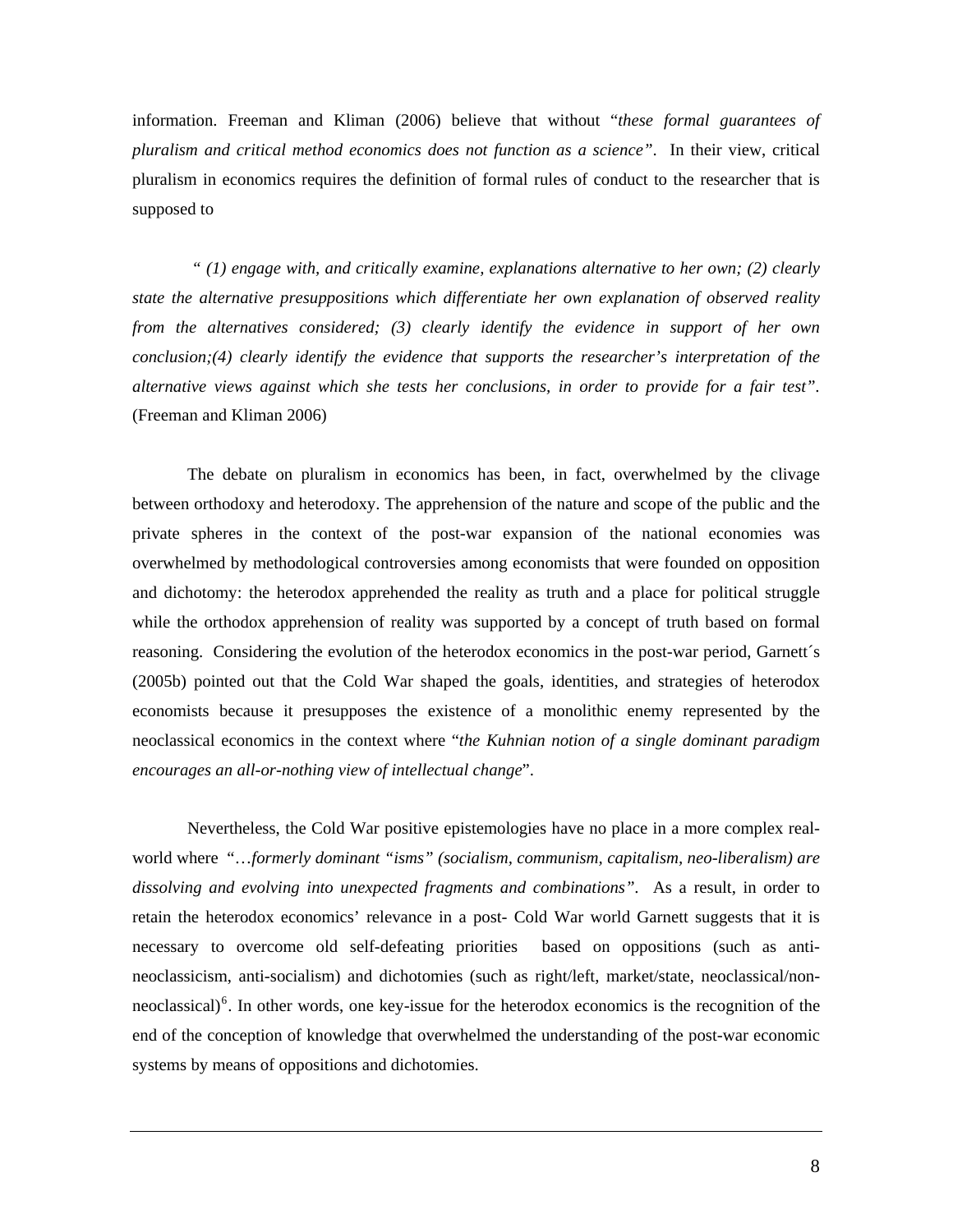#### **3. Current trends in economics teaching in Brazil**

The neo-liberal homogenization market-based trends at the system level could have stimulated new priorities in the recent evolution of the pluralist heterodox education in Brazil. Considering the Brazilian experience, the key-questions are: Which has been the evolution of pluralism?

modifications in the process of capital reproduction. The contents of the undergraduate courses in economics would increasingly express that the market was chosen as the privileged locus of social interactions. In the new pattern of development the social interactions happened to be defined by the The evolution of pluralism was, in fact, affected by the redefinition of the Brazilian integration in the international order, the reorganization of the state actions as well as the market and are conditioned by the processes of financial concentration, investment restructuring and new employability requirements.

decision periods and broadening the spectrum of possibilities of valorization. Assets, debts, current stock market evaluation, mergers and acquisitions predominate in the conception of investment dec isions (Minsky 1986). The possibilities of economic expansion, by means of the industrial In this settlement, the current investment decisions are overwhelmed by the capitalist speculative finance where financial liquidity redefines the dimension of time and space, shortening the length of pattern integration, have become restricted. The adjustment on labor force is subordinated to profit targets (Fligsten 2001). Thus, the evolution of the capitalist relations of production reveals changing labor organizing principles to cope with the dictates of capital reproduction: automatic production control; redefinition of tasks in the context of transformations in the modalities of capitalist management towards new kinds of control, job rotation and suppression of skilled workers. Consequently, employability has been conditioned to private portfolio investment decisions since, in the new development frame. In this settlement, investment decisions are also conditioned by labor risks that include level of monetary wages, labor qualification, heterogeneity in labor contracts and capacity of collective organization. Consequently, the private strategies to achieve cost reductions and innovations involve new labor relations and impacts on social organization,

 $\frac{1}{6}$ Garnett (2005a) proposes the attempt to achieve a "*Sen/McCloskey pluralist approach*".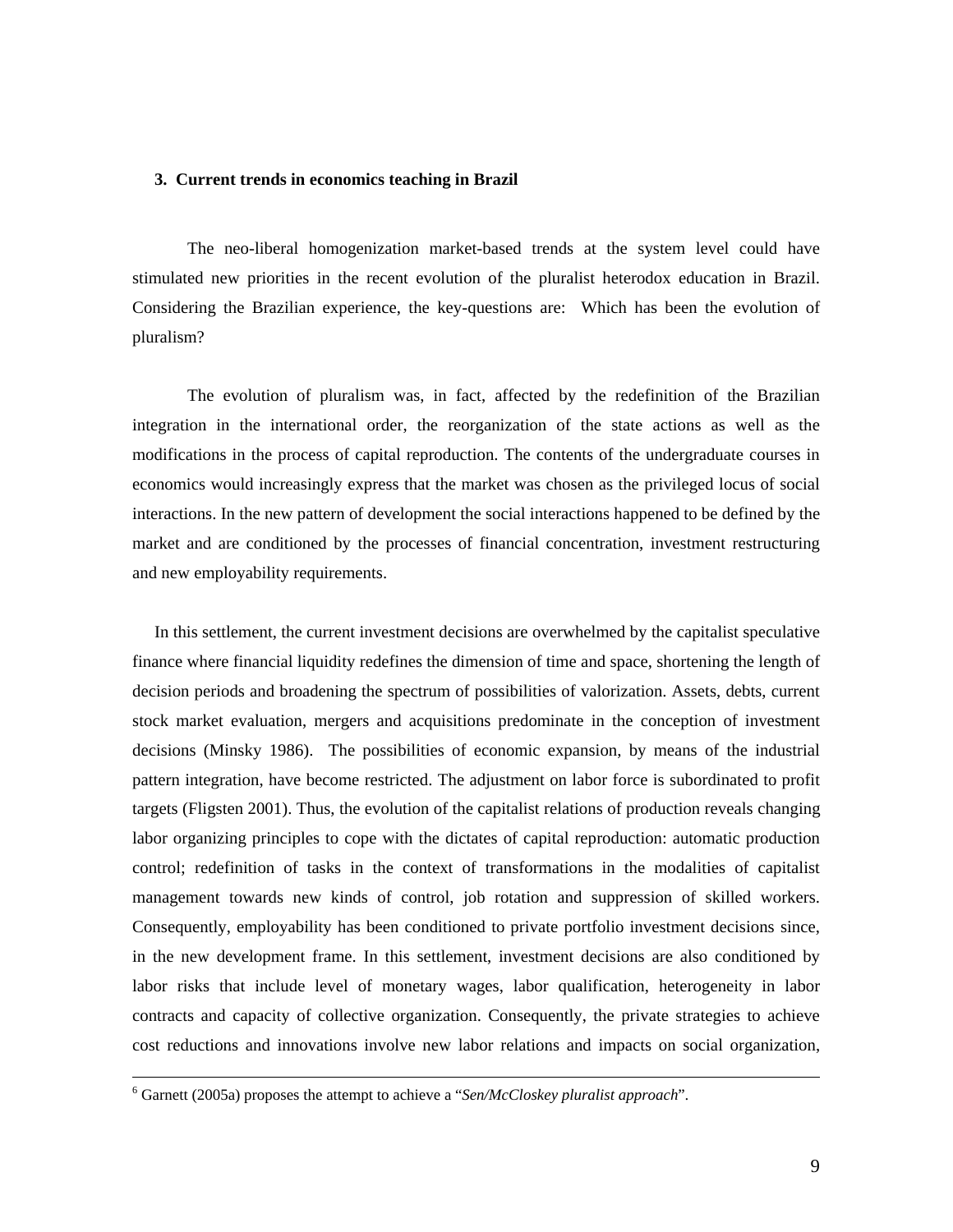since labor flexibility must be compatible to capital mobility. Thus, the access conditions to income are modified and are configured new perspectives of social mobility that revealed qualitative transformations in the conditions of existence of the working class (Gonçalves and Madi 2005a). The conception of risk underlies the social challenges and overlaps the discussion about social cohesion and democracy in contemporary capitalism.

The private corporation has been transformed in the locus where the new sociability conditions are established. As the state decisions and actions follow a market-based benchmark, the concepts of efficiency, efficacy and effectiveness turned out to be parameters of organization/management of the public and the private spheres. The metamorphosis observed in the public sphere revealed that the state is increasingly subordinating itself to market-based criteria. As a result, the public actions toward social needs have been narrowed. Nevertheless, the metamorphosis of the private actions in social actions by means of the consideration of the notion of social responsibility has redefined the meaning of the for-profit corporation in social interactions. At the same time, as this redefinition strengthens the impulse and the speed in the accomplishment of profits, there could be noticed decisive impacts on the dimension of social time and on the sustainable growth conditions.

Under the Washington Consensus perspective, the changing patterns of corporate social responsibility would complement the conception of the minimum state to face social needs (Madi and Gonçalves  $2007$  $2007$ ).<sup>7</sup> In the last decade, the Brazilian government, under the auspices of the financial international institutions, stimulated the expansion of higher education by means of the attraction of for-profit education providers. The privatization of higher education was thought to fill the educational gap in a context of tight public budgets.

The reform of the higher education system advanced in Brazil at a fast pace since 1996. Taking into account the recent evolution of the undergraduate economics programs, the outcomes of this pro cess have deeply affected the emergence of a consensus around the implementation of decisive changes in the 1984 minimum curricular standards. The Washington Consensus imposed to economics education the need to reformulation toward flexibilization of curriculum standards.

1

<span id="page-9-0"></span> $<sup>7</sup>$  Although corporate social responsibility has been defined as a set of values and principles of behaviour that</sup> would be followed to achieve better management practices and social inclusion, corporate social responsibility has, in fact, been increasingly related to profit seeking strategies Taking into account this background, social responsibility has proved to be a mechanism of self-protection of capitalism in the context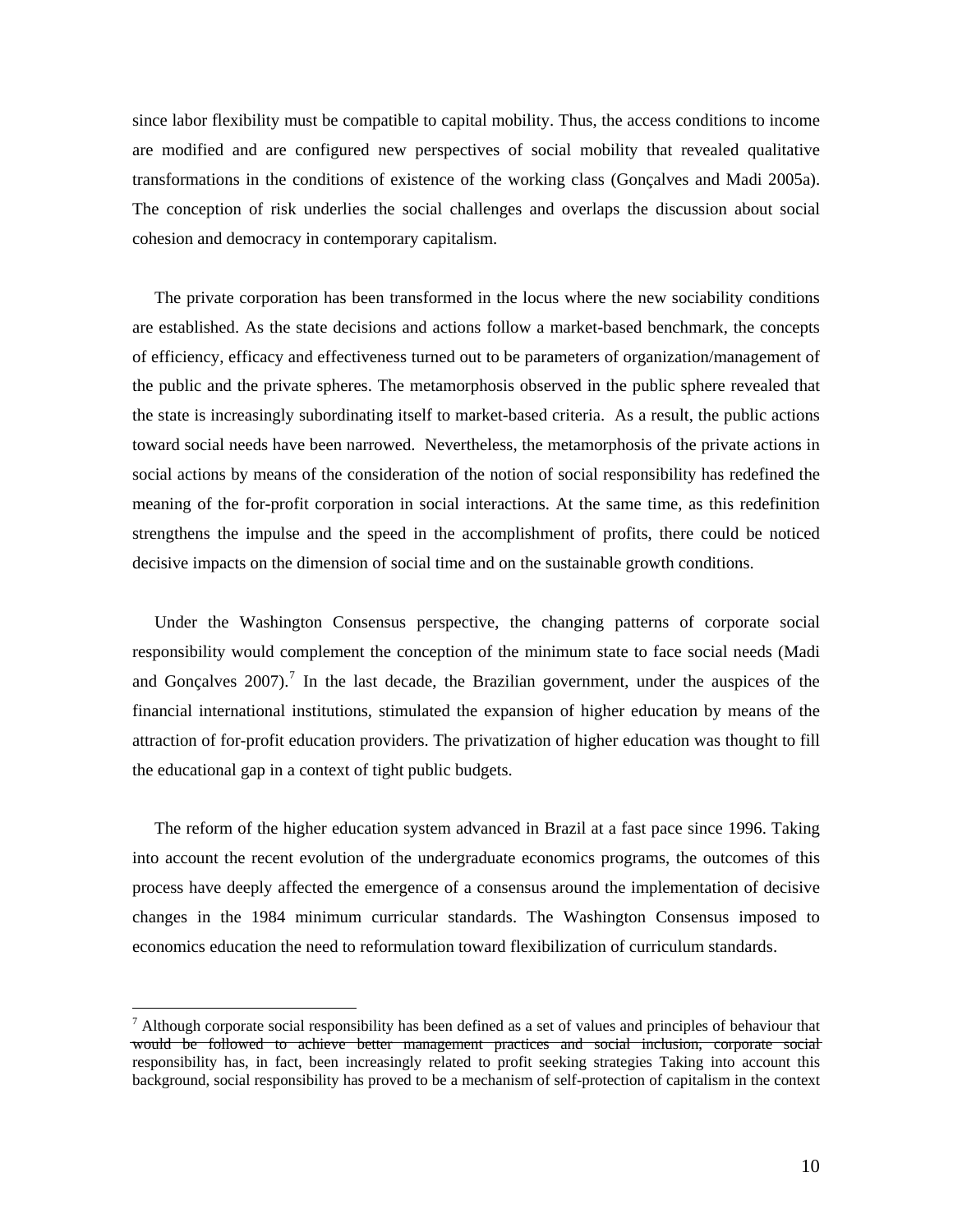After the middle 1990s, in truth, the expansion of the undergraduate economics programs was characterized by a process of curricular flexibilization. The neo-liberal innovations in the higher education level have privileged the spread of the conception of education as a tool to reinforce individual actions in the market where education would strengthen the productivity of the human capital. As the evaluation of the higher educational system - inspired in the Washington Consensushas emphasized "quantitative" measures, it turned out to propose a new relation between knowledge and the market economy: the process of knowledge has been increasingly commodified. In the 1990s, a higher education evaluation policy was implemented with the adoption of new measures to evaluate the performance of this model founded on the emblematic concepts of efficiency, efficacy and effectiveness that reveal the homogenization trend between the state and the entrepreneurial practices in terms of the economic resources optimization.

levels of education within a social framework where citizenship was emphasized. In the 1970s, the second reform increasingly enhanced the individual education as support to further social mobility in the context of economic growth. At last, in the neo-liberal proposition, the individual education As a matter of fact, The Washington consensus reshaped the concept of education for development. Taking into account the  $20<sup>th</sup>$  century, the education system in Brazil experienced three reforms. The first one, under the Vargas period, aimed to achieve improvements in the individual turns out to be a means for incorporation into the market.

Since 2006, the new Curricular Guidelines of the National Undergraduate Economics Programs turned out to reinforce:

 *" I. Contents of General Formation, that have for objective the introduction to the knowledge of*  economics and other social sciences, also including aspects of philosophy and ethics (general and professional), of sociology, political science and the basic and propedeutic studies of management, *law, accounting, mathematics and economic statistics;* 

economics of the public sector, monetary economics and social and economic development; *II- Contents of Theoretical-Quantitative Formation, that are directed to the professional formation properly said, including more advanced topic studies of mathematics, statistics, econometric, social accounting, macroeconomics, microeconomics, international economics, political economy,* 

of adjustment to new forms of accumulation under the aegis of globalized markets (Madi and Gonçalves

 $\overline{a}$ 

<u>.</u>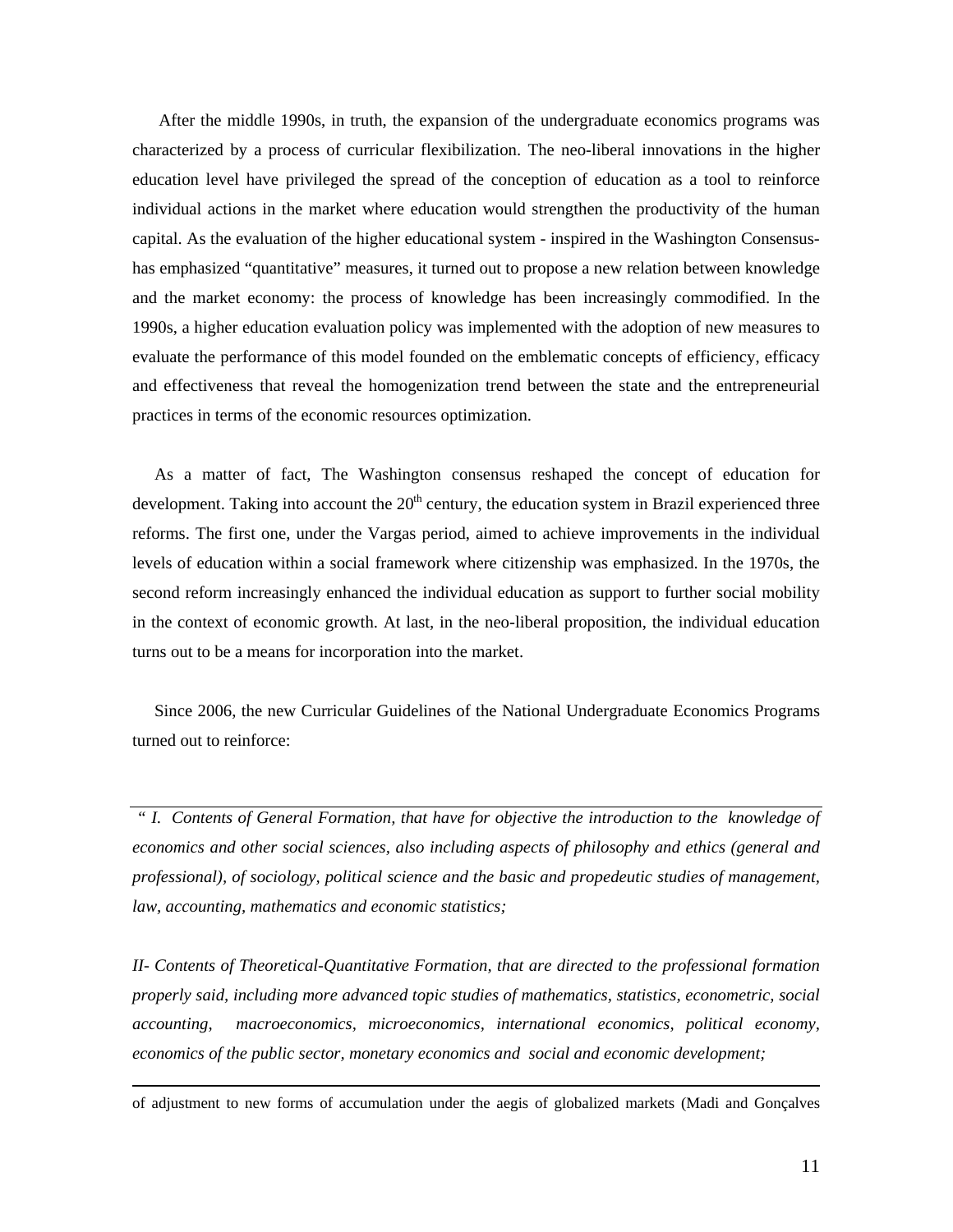*III - Contents of Historical Formation, that make possible to construct the indispensable cultural foundations to the expression of a reflexive, critical and comparative positioning, including history of the economic thought, general economic history, the economic formation of Brazil and the ontemporary economy of Brazil; and c*

monograph, techniques of research in economy and supervised curricular period of complementary training, when it will be the case" (Resolution CNE/CES n° 7, March 29, 2006) *IV - Theoretical-Practical contents, approaching necessary practical questions to the undergraduate studies compatible to the desired profile of the economist, including activities,* 

distributed in the following form: General Formation (10% of the full curriculum), Theoretical-Quantitative Formation (20% of the full curriculum); Historical Formation (10% of the full Nevertheless, the contents of General Formation, Theoretical-Quantitative Formation and Historical Formation would represent at least, the percentage of 50% of the fully curriculum to be curriculum); Theoretical-Practical contents (10% of the full curriculum).  $8$ 

undermined the independence of critical thinking within a process of institutional fragility of the Therefore, the economics undergraduate programs turned out to express the new forms of economic and political domination. In truth, in spite of the preservation of the pluralist perspective, the spread of the ideology of the self-regulated market and of its advantages towards development and welfare pluralist perspective. The dismantling mechanisms at work were silent and they enlarged the space that privileges the spread of a new mindset regarding economics education. As a matter of fact, the development of new abilities and competences was overwhelmed by a silent process of higher education modifications in order to support new cultural practices. After the 1990s, the new generations were aimed to consolidate the new Brazilian market-based development project.

all the country, almost 57% of the economists believe that the neoliberal agenda would be suffcicient to support social and economic development. In truth, almost 54% of the Brazilian In fact, the recent research undergone by the COFECON observed that most of the Brazilian economists (71%) agree with the consolidation of stabilization to restate economic development. In

2007)

1

<span id="page-11-0"></span>Undergraduate Economics Programs http://www.abruc.org.br/sites/500/516/00000349.doc <sup>8</sup> The National Chairman of Education homologated the Resolution CNE/CES n° 7, March 29, 2006 is related to the Curricular Guidelines of the Na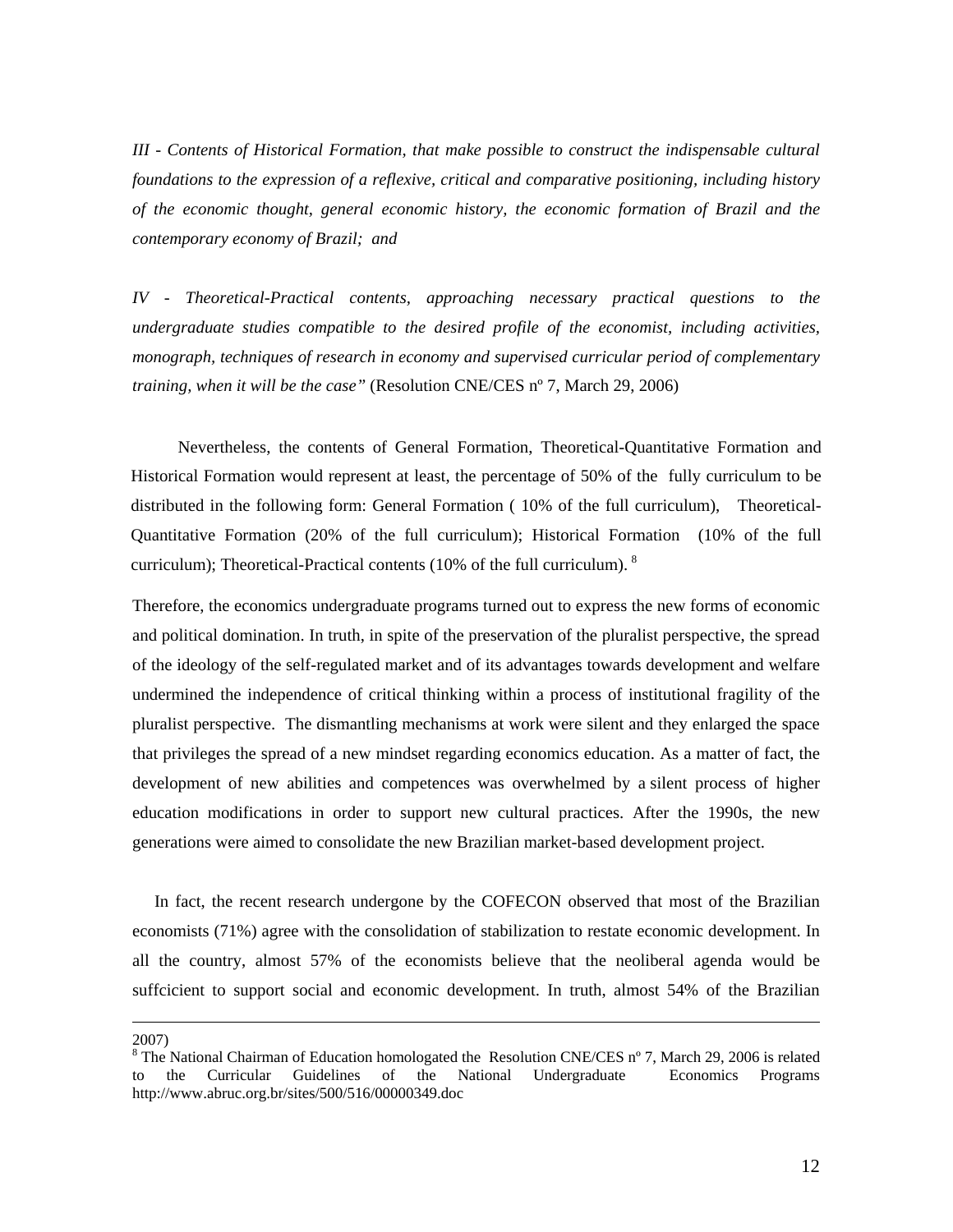eco nomists believe that the commercial and financial openness would be decisive to the process of modernization of the domestic industry. In the context of a new labor agenda, most of them (73.9%) also considered that topics like productivity gains, variable remuneration, labor requalification and productive restructuring were important not only to defeat inflation but also to think about new mechanisms of income and employment access.<sup>[9](#page-12-0)</sup>

concept of pluralism has not been abandoned. The undergraduate economic programs have, in truth, presented a variable behavior regarding history and quantitative methods. The flexibilization could be understood as an attempt to adequate the economics education to the increasing fragmented and Despite the transformations, the current nuclear minimum standards have preserved the pluralist perspective. Although there has been a strategic reduction in the minimum curricular standards, the commodified reality of the education system set up. Nevertheless, on this settlement, the outcomes of the economics education have been subordinated to the criteria required to guarantee employability<sup>[10](#page-12-1)</sup>. As these criteria are constantly changing, the higher education turned out to be transformed in "continuous learning"<sup>[11](#page-12-2)</sup>.

#### **4. Final considerations**

1

On behalf of the overall changing reality, the future effort in heterodox teaching in Brazil should reinforce the pluralism perspective founded on the conception of society as a developing entity, the contemporary problems of social development and the correlation between humanistic sciences. The concern with the idea of process in the conceptual construction is handled considering

<sup>&</sup>lt;sup>9</sup> Data collected from ww.oeb.org.br, [http://www.oeb.org.br/template.php?pagina=perfil/nac\\_avaliacao.htm.](http://www.oeb.org.br/template.php?pagina=perfil/nac_avaliacao.htm), and [http://www.oeb.org.br/template.php?pagina=perfil/reg\\_avaliacao.htm](http://www.oeb.org.br/template.php?pagina=perfil/reg_avaliacao.htm) accessed on 30.05.2008.

<span id="page-12-1"></span><span id="page-12-0"></span><sup>&</sup>lt;sup>10</sup> During this phase there was the implementation of the National Undergraduate Program Examination (Provão) where there was observed the predominance of a process of individual evaluation and control of results (Almeida Junior 2005). Afterwards, regarding the undergraduate programs, the new evaluation guidelines proposed by the SINAES (National System of Higher Education Evaluation) aimed to emphasize a process of individual and institutional evaluation within a framework overwhelmed by the notions of abilities, competences and value added assessment. (Limana and Brito 2005).<br><sup>11</sup> This strategy has been included in the Curricular Guidelines of the National Undergraduate Economics

<span id="page-12-2"></span>Programs http://www.abruc.org.br/sites/500/516/00000349.doc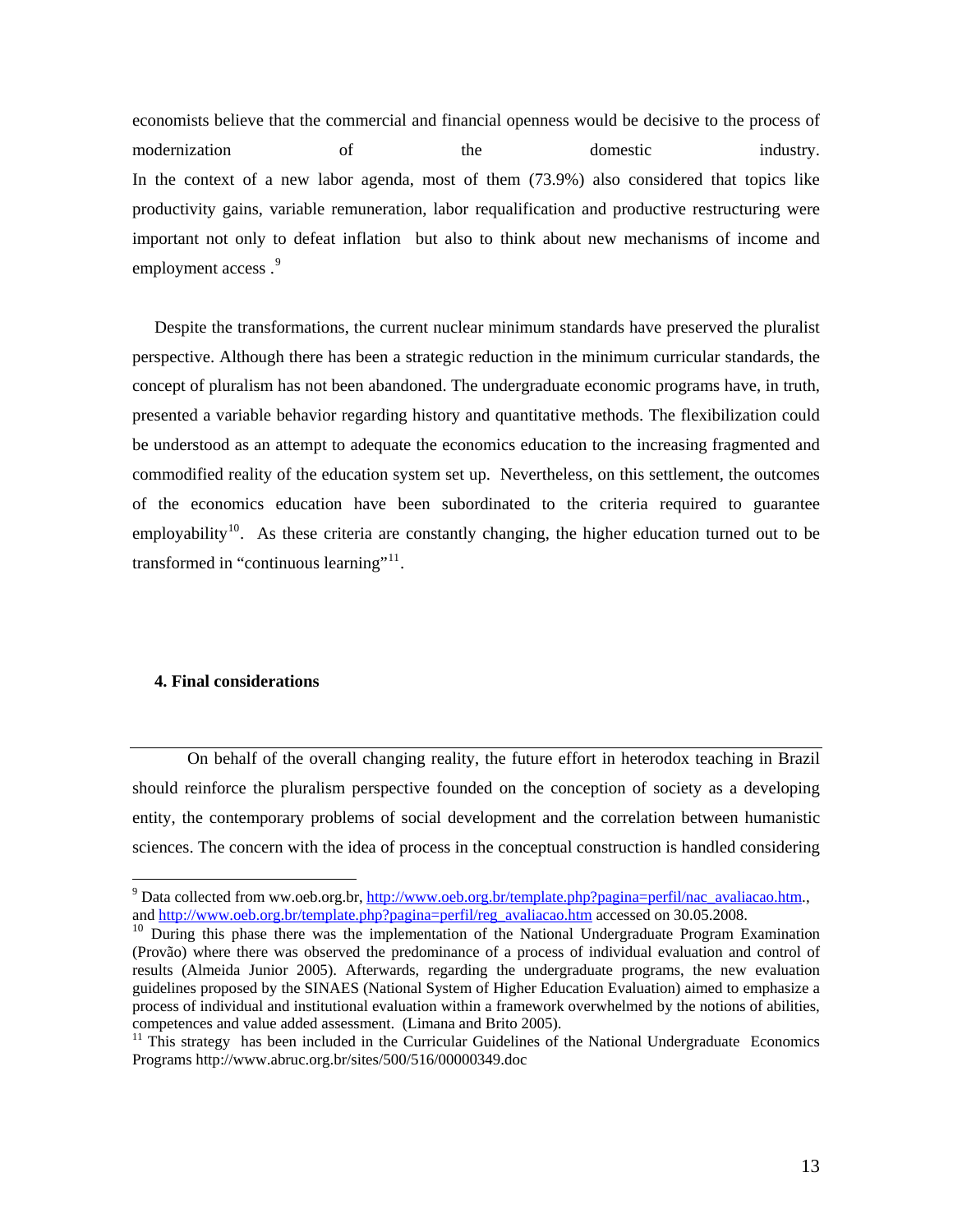that ins titutions *"refuse to retain a definite content"* (Hamilton 1919). Remembering Walton Hamilton´s words:

*ociations which the word history brings up, is particularly unfortunate. It because of the ass* suggests an account of things which have happened to the subject of discussion during a definite *" We need constantly to remember that in studying the organization of economic activity in general as well as in particular, we are dealing with a unified whole which is in process of development. To this method the terms `historical` and `genetic´ are frequently applied. The first, period of time…. If it is correctly understood the term ´genetic" is much better…It goes to the past only with the end in view and so far as is necessary to explain what a thing is in terms of how it came to be"* (Hamilton 1919).

within a historical framework is conditioned by social and political forces. As a result, real institutions are overwhelmed by tensions, contradictions and resistance. In truth, the apprehension of the evolution and the dynamics of the economic forces by means of the development of an Heterodox economics teaching in the  $21<sup>st</sup>$  century presupposes the recognition of the subject: society, state, capitalism in transformation. The study of the evolution and dynamics of the markets pluralist approach is overwhelmed by the social dimension of the markets and the political nature of society.

relationships and processes within the social interactions (Robinson 1959). The reconsideration of a variety of classical visions - Smith, Marx, Schumpeter, Keynes, Kalecki among others - could be fruitful toward the challenge to redefine the relevance of notions, categories and concepts to This conception could support an emphasis on the historical and interpretative dimensions of economic analysis, emphasizing the relevance of accounting for the economic phenomena, comprehend contemporary capitalism. The ability of the heterodox economist to deal with *"mankind and the ordinary events business of life"*[12](#page-13-0) should be preceded by the recognition of the boundaries of economics and of its political dimensions as a particular knowledge oriented to social and economic development issues. In this attempt, the boundaries among different paradigmatic and disciplinary approaches might become more permeable. On behalf of the overall social and economic transformations, heterodox economics instruction has to face the challenge to reshape

1

<span id="page-13-0"></span><sup>12</sup> Recalling Marshall´s words in the Introduction to his *Principles* (1920):

*<sup>&</sup>quot;Political Economy or Economics is a study of mankind in the ordinary business of life; it examines that part of individual and social action which is most closely connected with the attainment and with the use of the material requisites of wellbeing. Thus it is on the one side a study of wealth; and on the other, and more important side, a part of the study of man."*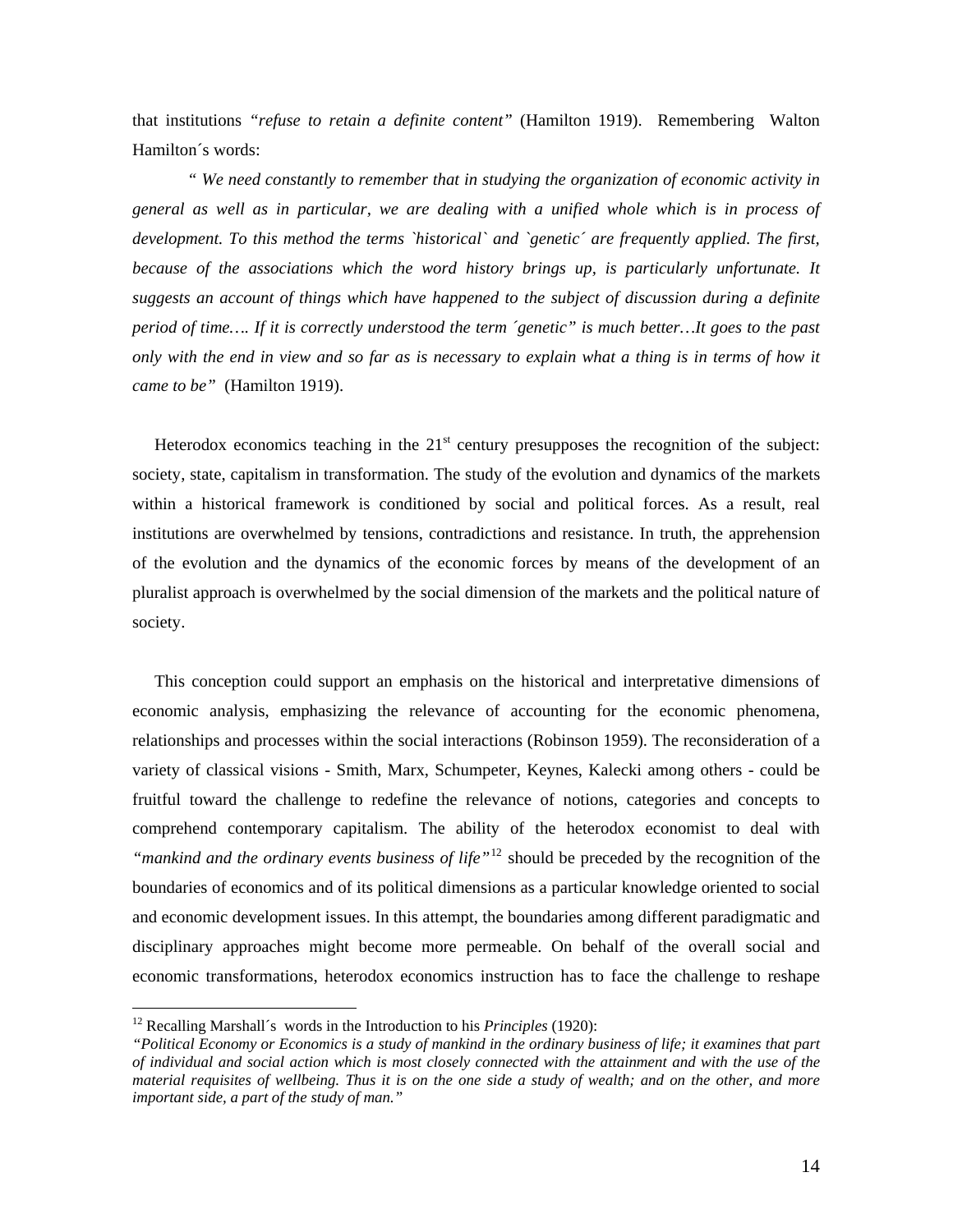hierarchies within the effort of searching for nexus between economics, history, logic, political science and sociology (Hamilton 1917).

Pluralism is ontological. In the neo-liberal frame, the actions in the market suggest alterations in the understanding of the relationship between individual and society. In fact, the foundations of individual actions express a set of rights and attitudes that reinforce the centrality of the markets. Thus, the economic rationality overwhelms the tensions between contemporaneous individualism and development. In spite of the so-called new political and economic consensus that intends to homogenize behaviors, institutions and practices, the current expansion of the world-wide capitalism presents great heterogeneity that is explained by the historical construction and consolidation of national structures and institutions. Thus, the "making of an economist" in the Brazilian heterogeneous society has still to face a reality where the development issues like poverty, income distribution inequalities, wealth concentration have not been overcome.

## **References**

trabalho. São Paulo. Cortez.

Almeida Junior, V. (2005) "Considerações sobre a implementação da Política de Avaliação da Educação Superior no Brasil (1995-1996)". *Revista Avaliação*. Campinas. Ano 10, vol. 10, nº 2, jun. 2005 Antunes, R. (1995). *Adeus ao trabalho? Ensaio sobre as metamorfoses e a centralidade do mundo do* 

Banco Mundial (1991). *Relatório sobre o Desenvolvimento Mundial,* 1991. RJ: FGV.

*undialização financeira- gênese, custos e riscos*. SP. Ed. Xamã. Chesnais, F. (1999*).* (ed.). *A m*

Colander, D. and Nopo, H (2007) *The Making of a Latin American Global Economist*. MIDDLEBURY NO. 07-05. COLLEGE ECONOMICS DISCUSSION PAPER http://www.middlebury.edu/services/econ/repec/mdl/ancoec/0705.pdf

*Public Bad?*  Dalen, Hendrik P. van (2003) *Pluralism in Economics: A Public Good or a*  http://ideas.repec.org/p/dgr/uvatin/20030034.html

December 2006, article 3, pp.23-30, http://www.paecon.net/PAEReview/issue40/Davis40.pdf Davis, John ( 2006) "The Nature of Heterodox Economics ", *post-autistic economics review*, issue no. 40, 1

Dow, S. (1997), "Methodological pluralism and pluralism of method". En: Salanti, A. and E. Screpanti, *Pluralism in Economics*. E. Elgar, pp.89-99.

Dumont, L. (1986). *Essays on Individualism: Modern Ideology in Anthropological Perspective.* USA. Chicago University Press.

Beck, Ulrich. (1992). *Risk Society: Towards a New Modernity*. London, Thousand Oaks.

Cardoso de Mello, J. M. (1982) *O Capitalismo Tardio*. São Paulo: Brasiliense, 1982.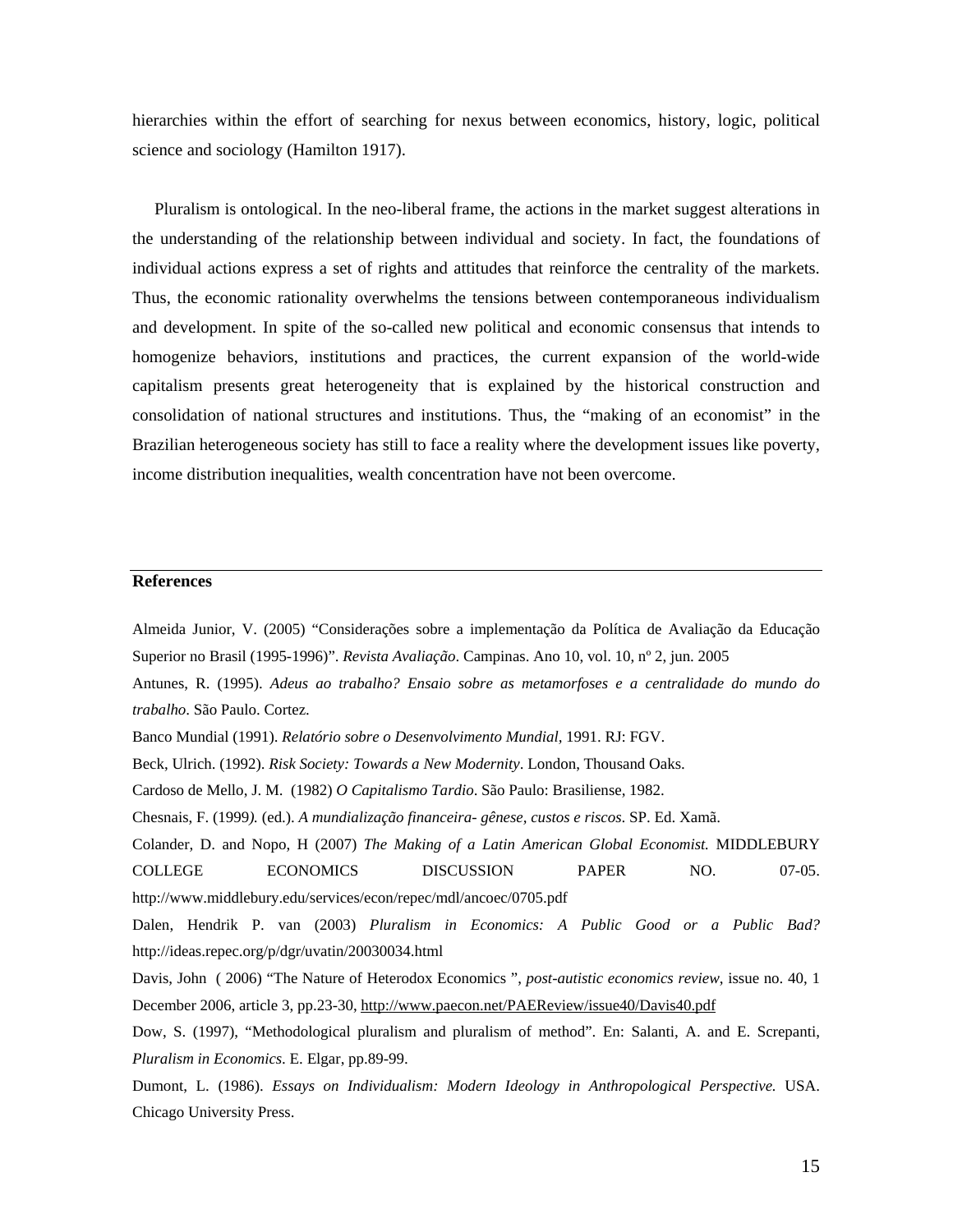Eagleton, T. *As ilusões do pós-modernismo.* RJ: Jorge Zahar Ed.1998.

Furtado, C. (2002) *Em busca de novo modelo: reflexões sobre a crise contemporânea.*SP. Paz e Terra.

Freeman, A. and Kliman, A. (2006) "Beyond talking the talk: towards a critical pluralist practice," post-.

1-53 ... autistic economics review, 40 (1 December): 3 www.paecon.net/PAEReview/issue43/Davis43.pdf -

Friedman, M. (1953). *Capitalismo e Liberdade*. SP. Abril Cultural. 1982.

Fligstein, N. (2001). *The architecture of markets*. USA, Princeton University Press.

Fullbrook, E (2001) "Real Science Is Pluralist", *post-autistic economics newsletter*: issue no. 5, March, article

5. http://www.btinternet.com/~pae\_news/review/issue5.htm

Galbraith, J. K. (1958) *The Affluent Society*. Boston: Houghton Mifflin Co.

Garnett, Jr, R. F.(2005a) "Sen, McCloskey, and the Future of Heterodox Economics", *post-autistic economics review*, issue no. 35, 5 December 2005, article 3, pp. 19-31, http://www.paecon.net/PAEReview/issue35/Garnett35.htm

Garnett Jr., R. F. (2005b)"Whither Heterodoxy?", *post-autistic economics review*, issue no. 34, 30 October

2005, article 1, pp. 2-21, [http://www.paecon.net/PAEReview/issue34/Garnett34.htm](http://www.btinternet.com/%7Epae_news/review/issue5.htm)

Giddens, A. (1999) *Runaway World: How Globalisation is Reshaping our Lives*, Profile Books, London.

Gonçalves, J. R. B and Madi, M. A. C. (2005a), *Financialization and employability: the future of bank workers´ union movement in Brazil,* [paper presented in the Centre for Global Political Economy, University of](http://www.paecon.net/PAEReview/issue35/Marques35.htm)  [Sussex, England.](http://www.paecon.net/PAEReview/issue35/Marques35.htm) 

Gorz, A. (1998). *[Metamorfoses do Trabalho](http://www.paecon.net/PAEReview/issue35/Marques35.htm)*.Petrópolis. Ed Vozes.

the Remaking of Emerging Economies". Cambridge Journal of Economics, 24: 1-9. Grabel, Ilene (2000). "The Political Economy of 'Policy Credibility': The New-Classical acroeconomics and

Hamilton, W. (1917) Problems of Economic Instruction. *The Journal of Political Economy*. Vol. 25, Nº 1. (Jan., 1917), pp. 1-13.

Association. (Mar., 1919), pp.309-318. Hamilton, W. (1919) The Institutional Approach to Economic Theory. *The American Economic Review*, Vol.9, Nº 1. Supplement, Papers and Proceedings of the Annual Meeting of the American Economic

Harvey, D. (2004). "The New Imperialism: On Spatio-Temporal Fixes and Accumulation by Dispossession." *The Socialist Register.* 

Ho bsbawn, E. (1997). *A Era dos Extremos*. SP. Cia.das Letras.

Keynes, J. M. (1936). *A Teoria Geral do emprego, do juro e da moeda*. São Paulo. Nova Cultural. 1988.

Knoedle, J. and Underwood, D. (2004) "Suggestions to Effectuate a Multiparadigmatic Approach to the Teaching of Principles of Economics", *Journal of Economic Issues*, Vol. 38.

Kumar, K. (1995). *From Post-Industrial to Post-Modern Society*. Blackwell Publishers.

Lawson, Tony. (2003) "The nature of heterodox economics". *post-autistic economics review*, issue no. 2, 2003, article http://www.paecon.net/PAEReview/issue2